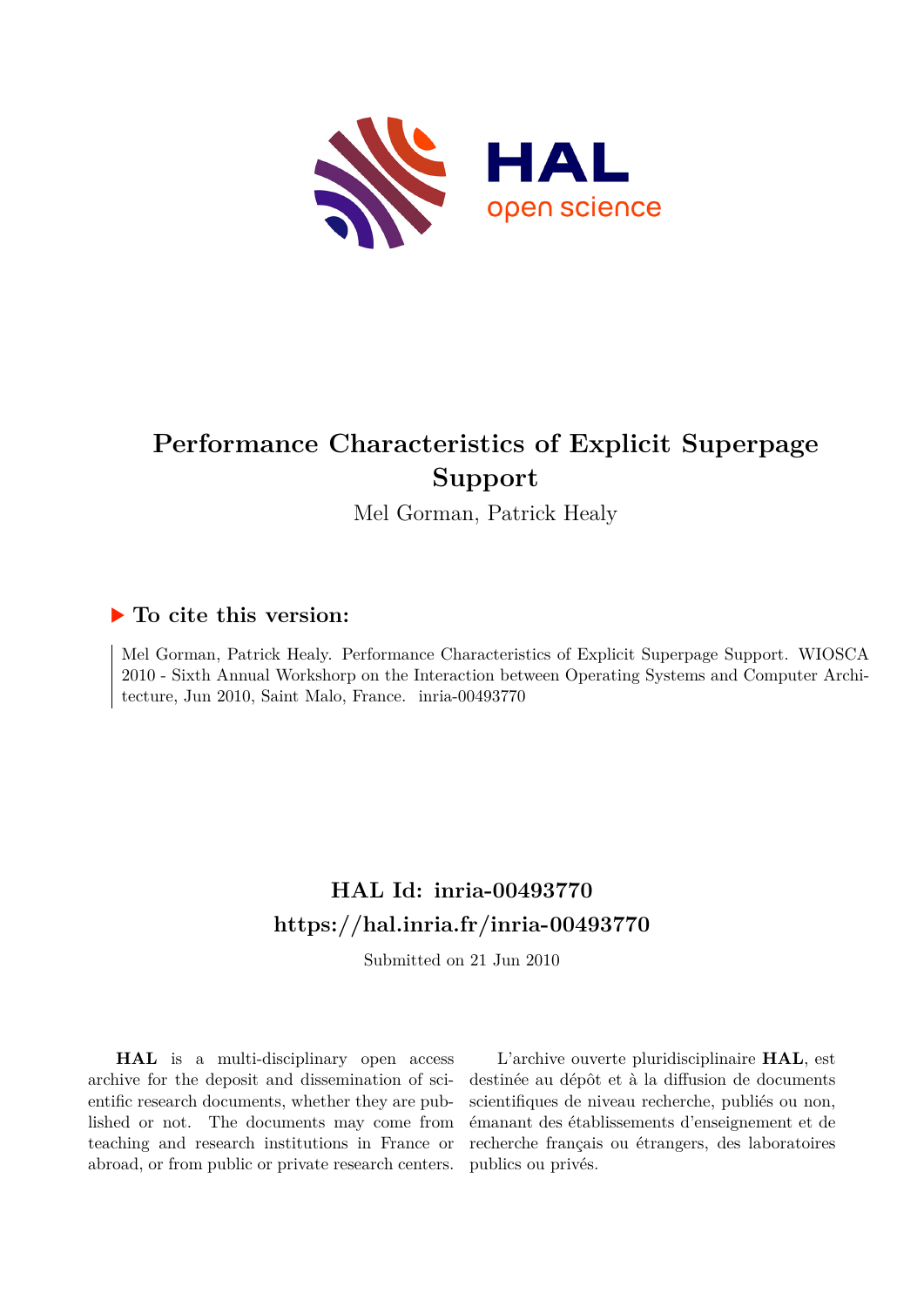# Performance Characteristics of Explicit Superpage Support

Mel Gorman

IBM / University of Limerick mel@csn.ul.ie

Patrick Healy

University of Limerick patrick.healy@ul.ie

# Abstract

Many modern processors support more than one page size. In the 1990s the larger pages, called superpages, were identified as one means of reducing the time spent servicing Translation Lookaside Buffer (TLB) misses by increasing TLB reach. Transparent usage of superpages has seen limited support due to architectural limitations, the cost of monitoring and implementing promotion/demotion, the uncertainity of whether superpages will be a performance boost and the decreasing cost of TLB misses due to hardware innovations. As significant modifications are required to transparently support superpages, the perception is that the cost of transparency will exceed the benefits for real workloads.

This paper describes how processes can explicitly request memory be backed by superpages that is cross-platform, incurs no measurable cost and is suitable for use in a general operating system. By not impacting base page performance, a baseline metric is established that alternative superpage implementations can compare against. A reservation scheme for superpages is used at mmap() time that guarantees faults without depending on pre-faulting, the fragmentation state of the system or demotion strategies. It is described how to back different regions of memory using explicit superpage support without application modification and present an evaluation of an implementation running a range of workloads.

*Categories and Subject Descriptors* D.4 [*Storage Management*]: Virtual Memory

*General Terms* Algorithms, Measurement, Performance

*Keywords* superpage, fragmentation, replacement policy, TLB

# 1. Introduction

In the 1990s, it was observed that the Translation Lookaside Buffer (TLB) reach was shrinking as a percentage of physical memory and the relative amount of program time spent servicing TLB misses was increasing. Superpages were identified as one means of reducing TLB misses. Preferably it would be fully transparent to the application but there are significant obstacles that prevent transparent superpage support being properly adopted in mainstream operating systems for general applications. This paper begins by describing architectural limitations when translating addresses for multiple page sizes that have hindered transparent superpage support. As superpages typically require physically contiguous pages, the paper

WIOSCA '10 June 19, 2010, Saint-Malo, France.

Copyright  $\odot$  2010 ACM [to be supplied]...\$5.00

summarises some earlier work on controlling external fragmentation and page reclaim [GOR08] as they are important pre-requisites for supporting superpages [TALLURI92].

This paper then progresses this earlier work by describing a superpage reservation scheme that can be applied at mmap() time to guarantee future faults. This eliminates the need for pre-faulting or demotion strategies that are problematic on a number of architectures. These are prerequisites that must be addressed for reliable Explicit Superpage Support; a mechanism that exposes interfaces directly allowing loaders, libraries or applications to directly request superpages. It is shown that explicit superpage support can back memory regions without direct application modification through the use of libraries.

Over the course of the research, superpage support was implemented on Linux and merged into the mainline releases. This paper presents an evaluation of an implementation based on Linux using AMD® Phenom (X86-64) and POWER® (PPC64) processors. By tackling the fundamental problems of superpage support and enabling usage without application modification, this implementation represents a comparison point for transparent superpage support implementations on the same platform. There is an expectation that similar mechanisms could be implemented on other platforms.

# 2. Limitations of Transparent Support

There are architectural limitations to consider when implementing superpage support that is cross-platform. Limiting the number of architecture-specific paths reduces maintenance and test costs so the common architectural features must be supported before considering architecture-specific options. This section considers three architectures that make up 99.6% of the Top 500 Supercomputers [MSSD08] list as being a reasonable cross-section of mainstream architectures. Understanding the limitations of two of these architectures in particular illustrate why fully transparent superpage support be problematic for cross-platform operating systems.

# 2.1 POWER <sup>R</sup>

POWER $(R)$  occupies 3 of the top 10 spots in the Top 500 list, has a 12% share overall and occupies the top spot as part of a hybrid system [MSSD08]. The current Power Architecture specification allows multiple page sizes but initially it only allowed two; a base and an implementation-specific large page size between 8KB and 256MB [POWER03]. With POWER4, the page sizes were 4K and 16MB with POWER5+ adding 64K and 16GB superpages. Unfortunately, in general<sup>1</sup> the Memory Management Unit (MMU) requires the same superpage size be used within segments of either 256MB or 1TB virtual address range, thus hindering transparent superpage support. Promotion or demotion would require modifying the entire segment at once with is prohibitively expensive and makes transparent superpage support on POWER impractical.

Permission to make digital or hard copies of all or part of this work for personal or classroom use is granted without fee provided that copies are not made or distributed for profit or commercial advantage and that copies bear this notice and the full citation on the first page. To copy otherwise, to republish, to post on servers or to redistribute to lists, requires prior specific permission and/or a fee.

 $1$  The specification allows 4K and 64K pages to mix within a segment but support is not universal.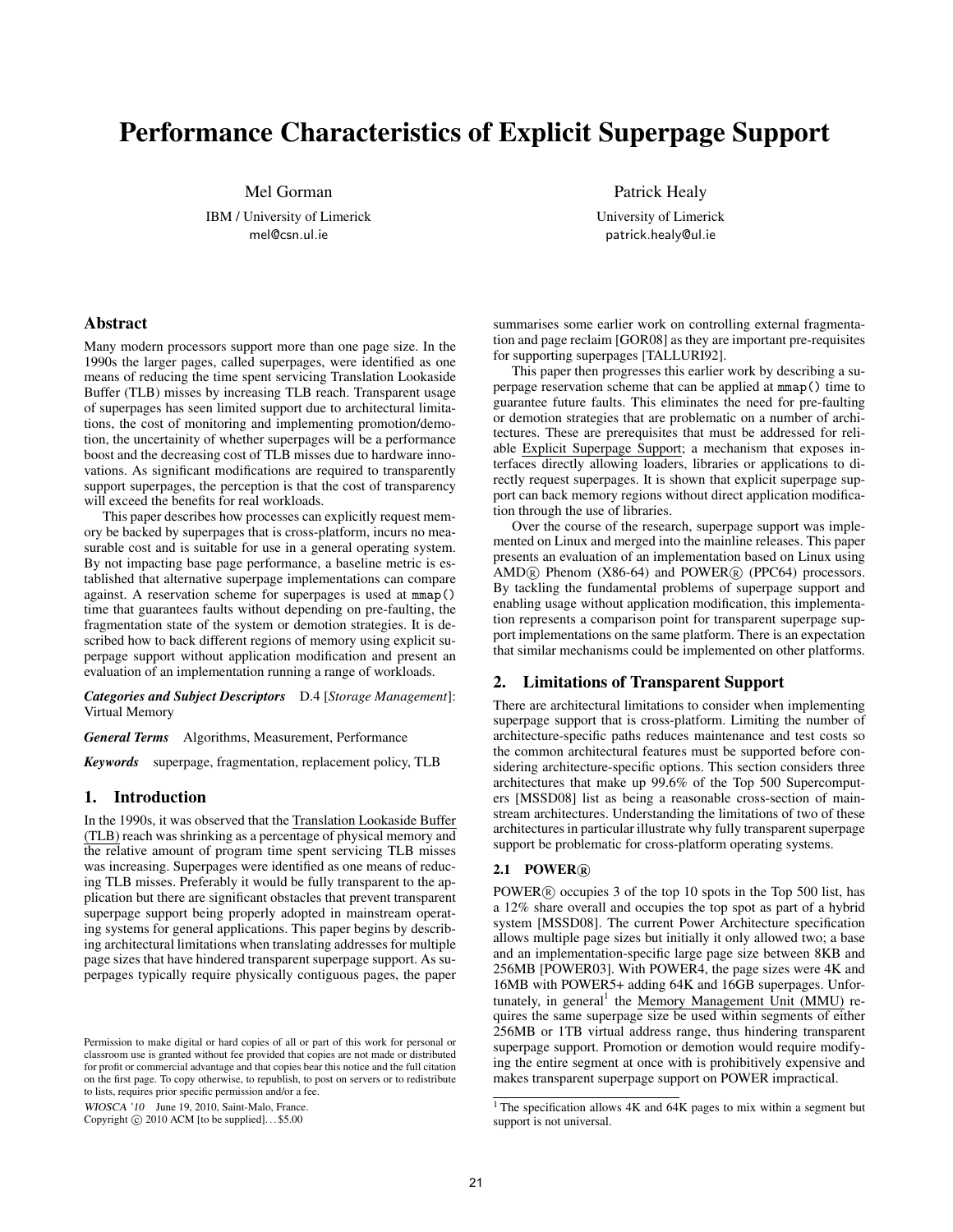# 2.2 Itanium <sup>R</sup> (IA-64)

Itanium maintains a 1.8% share of the Top 500 list and is used on very large single-image machines such as the SGI Altrix 4700 supporting up to 1024 processors on a single machine. The Itanium supports 11 different page sizes but the Itanium port of Linux has similar problems to POWER with respect to address translation that hinder transparent support.

Two mutually exclusive hardware-defined formats usable by page table walkers exist for Itanium called short- and long-format Virtual Hashed Page Table (VHPT); SF-VHPT and LF-VHPT respectively. SF-VHPT has a smaller cache-footprint but can only use one page size per region. As the 64-bit address space is divided into eight regions, this is a significant restriction as multiple pages can only be used within a region if the hardware page table walker is disabled - a significant penalty. The LF-VHPT has larger PTEs and is less cache friendly but potentially has a smaller TLB footprint and has no restrictions on superpage placement.

Linux favours SF-VHPT for two reasons that may be important to other platforms. Firstly, TLB-and-context-switch-intensive workloads are relatively rare and Linux has a policy of minimising cache usage. Secondly, the "hardware-independent" representation of page tables used by Linux is a 4-level hierarchical page table format which, if mapped in the correct place, can be used directly by the SF-VHPT hardware walker. LF-VHPT can still be used on Linux [WIENARD08] but with more expensive TLB reloads. As this can only be potentially offset by superpage usage, the move to the long-format is currently unjustified on that system. This severely limits the possibility of transparent support on the Itanium platform.

#### 2.3 X86 Variants (Intel® EM64T, AMD®) X86-64)

X86 variants dominate the Top 500 list with a share of 73.8% for Intel EM64T and 12% for AMD X86-64. 2MB or 4MB superpages are supported depending on the address translation used. In 32 bit mode, 4MB superpages are typically available unless Physical Address Extension (PAE) is enabled. If PAE or 64-bit mode is used, the superpage size is generally 2MB but some recent AMD processors also add a 1GB superpage size.

Due to how addresses are translated, there are limits on how many superpage sizes can be supported but no significant limit on where the superpages are placed. The difficulties for transparent support are two-fold, one hardware and one software. The TLB characteristics differ significantly between processor implementations. The Intel Pentium D, including Xeon variants, have fullyassociative TLBs. Others such as the Core Duo have set-associative TLBs with different numbers of entries for different page sizes. The AMD Phenom 9950 processor reports multiple TLBs with the L1 DTLB fully-associative and L2 DTLB set-associative. This degree of variation significantly complicates cost/benefit calculations regarding superpages.

The software problem is specific to Linux "open-coding" 4 level page table traversal without checking the underlying page size instead of using an abstracted API. Transparent support is possible but implementing it incurs a performance cost. Before that cost is incurred, it must be established what the limits of explicit superpage support are.

## 3. Related Work

This section summarises some earlier work [GOR08] that is a prerequisite for explicit superpage support. Architectural limitations generally require that superpages be naturally aligned and physically contiguous forcing the system to handle external fragmentation. Memory defragmentation is not a complete solution as wired pages exist that cannot move and may be scattered throughout the

physical address space. Being able to move arbitrary pages is costly due to locking requirements and copying, both of which vary between architectures.

#### 3.1 Page Allocation

Grouping Pages By Mobility [GOR08] divides the physical address space into superpage-sized arenas. Different arena types exist based on a page's ability to move, be it by migration or reclamation noting that the number of arenas for each type changes based on demand. Each arena has its own free-lists so the search cost is similar to that of the standard allocator. The placement policy does not guarantee that a specific number of superpages can be allocated so the system's memory may also be partitioned. Arenas for wired pages are only ever created on one side of the partition guaranteeing that one partition can be filled with superpages by reclaiming or moving pages. On Non-Uniform Memory Access (NUMA) systems, the partition for wired pages is evenly divided on all nodes to avoid kernel accesses being frequently remote. On batch systems with workloads of varying requirements, the partition would be sized to the largest estimated number of superpages required. If superpages are not allocated, movable base pages still use the partition.

#### 3.2 Page Reclaim

On allocation failure, Age-Biased Arena Reclaim [GOR08] uses the normal page reclaim algorithm to select a reference page and reclaim the naturally aligned arena if all pages are free or reclaimable as likely will be the case due to the placement policy. This minimises disturbance of the normal page reclaim decisions made by the operating system

# 4. Superpage Reservation

Systems normally ensures successful faults by recording the number of pages required for existing mappings and refusing to create new mappings that exceed available memory and swap space. This is insufficient for superpages as contiguity requirements can fail a page fault due to external fragmentation. Faulting superpagebacked mappings at mmap() time would increase the cost of mmap() and perform poorly with Non-Uniform Memory Access (NUMA). Optimally on NUMA, CPUs always access pages local to the CPU without copying data between nodes. Pre-faulting places pages local to the thread calling mmap() and not necessarily local to the threads accessing the data, incurring costly cross-node accesses.

A better alternative is to reserve the superpages necessary to guarantee future faults at mmap() time. Counters track the current state of the system, some of which are tracked on a per-NUMAnode basis so that NUMA policies can be applied correctly.

When creating a new mapping, faulting a page within an existing mapping or unmapping an existing mapping, it is determined how many pages have already been allocated or reserved. For example, pages for shared mappings may already have been allocated or a reserve created by another process. Searching the page cache or page tables for references to allocated pages would be unsuitably expensive. Instead, each mapping is treated as a file. Shared mappings of data use one file whereas private mappings have their own unique file. Each file is associated with one or more struct file region stored on a linked list and defined as follows.

```
struct file_region {
         struct list_head link;
         long from, to;
};
```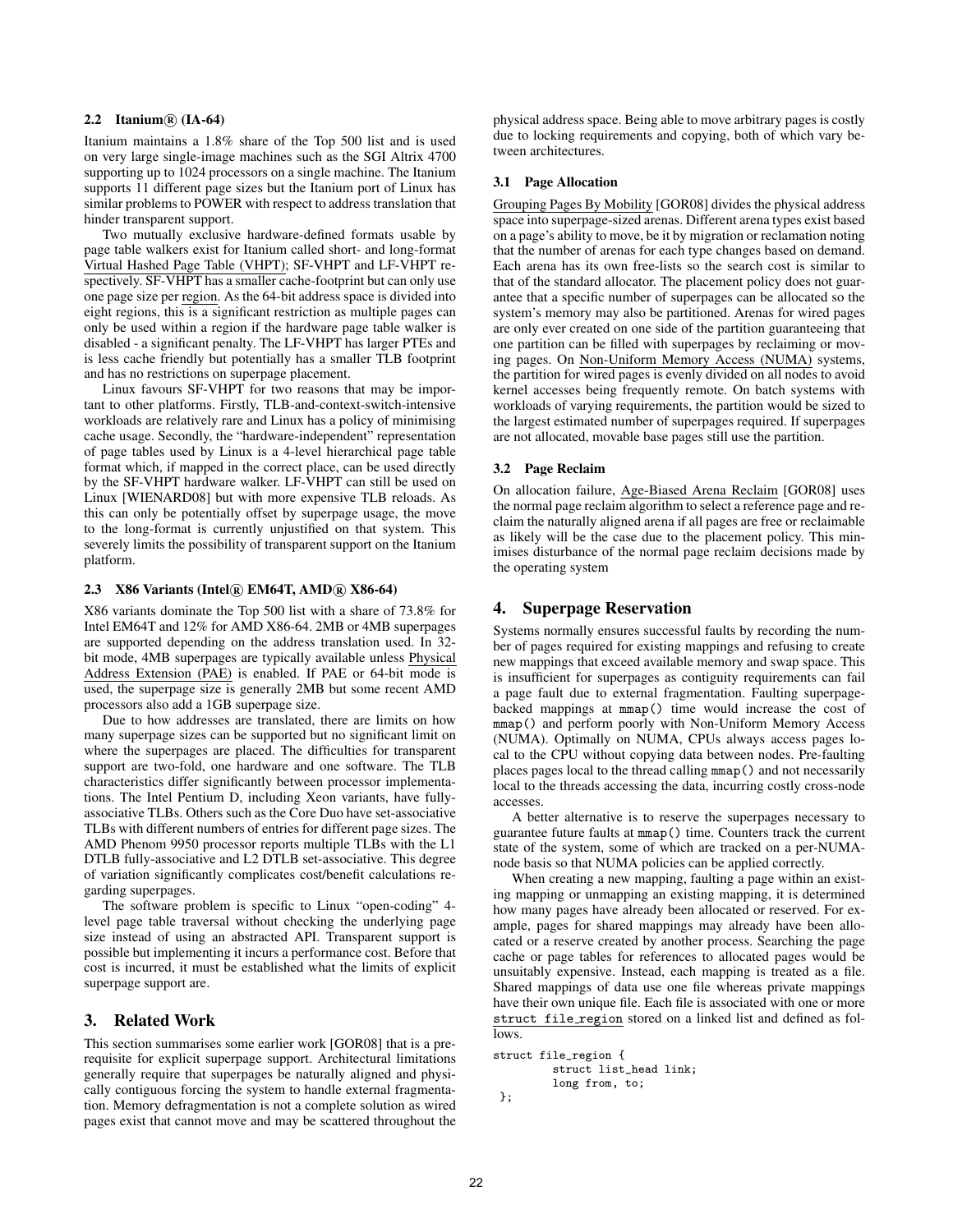The size of the file in superpages is the initial required reservation to succeed all future faults. Each file region on the list implies that to - from reserved pages have been used.

Due to the fact that shared and private mappings are accounted differently, there are differences in the run-time behaviour of an application using shared or private mappings backed by superpages.

#### 4.1 Shared Mapping Accounting

Shared mappings reservations for the same data are based on the largest mapping created by any process i.e. the size of the file. The file region is associated with one shared structure such as an inode. On fault, the page cache is searched and the page inserted into the processes page tables if it exists, otherwise the page is allocated, inserted into both page cache before updating the reservations, file region structures and inserting into the page table.

#### 4.2 Private Mapping Accounting

Private mappings always reserve superpages for the entire mapping as even existing pages require new pages for a Copy-On-Write (COW) fault. Read-only private mappings could avoid reserving until mprotect() was called but applications may not correctly handle mprotect() errors if the reserve could not be made. Due to the per-mapping nature of the reservation, the file region is linked to the virtual area management structure (struct vm area struct in Linux).

fork() presents a difficulty. Shared mappings can use the same pages and reservations between parent and child but it is unknowable how many superpages a child will need for private mappings. Duplicating reservations on fork() is expensive, may be impossible and impacts applications calling exec() after fork().

An alternative is to only guarantee faults within the address space that created the mapping. A child process's mappings have no reservations but on fault, a superpage allocation without a reservation is attempted. If successful, the fault completes or else the child gets killed. A COW fault from the parent similarly attempts to allocate a new superpage. On allocation failure, the page is unmapped from any children and the mappings are flagged. The parent safely uses the original page but child gets killed if it faults within the flagged mapping. Hence, a programming model based on superpage should not assume reliable superpage behaviour for private mappings in child processes. Either private mappings should be madvise() with MADV DONTFORK or child processes should take care not to access the mappings. This model guarantees the address space owner can successfully fault without depending on in-kernel demotion strategies that cannot be implemented for all architectures due to limitations on superpage placement. In the event a child is killed, a message is logged stating that "PID N killed to to inadequate hugepage pool" to make it clear what occurred.

# 5. Explicit Superpage Support

A simple interface for superpages would be similar to brk() or malloc() but it is difficult to create a shared mapping without extending the interface with unique semantics. The System V shared memory interface exists but application error can leak memory and private mappings are impossible to create. This section describes an interface for an application to map superpages without transparent support.

#### 5.1 RAM-Based Filesystem

The Virtual File System (VFS) API for the creation, mapping and unmapping of files, both shared and private is well understood by developers. A RAM-based filesystem can create files that are backed by superpages when memory mapped. The filesystem API does not allow the passing of additional information but each mount of the filesystem can support different page sizes. Alternatively, an fadvise()-like interface could specify the page size before mmap() is called. The filesystem is a low-level interface and more suitable for use by libraries than directly by applications.

#### 5.2 System V Shared Memory

The semantics of shared memory created and attached with the System V interfaces shmget() and shmat() are similarly well understood. By passing a new flag, SHM HUGETLB, the kernel is instructed to back the region with superpages. Internally, files of the size requested by shmget() can be created on a private instance of the filesystem. shmat() maps the file similar to a normal file mapped as mmap(MAP SHARED), thus sharing code between the filesystem and shared memory implementations. An error should be returned if the size is not superpage-aligned or sufficient superpages, leaving the decision on whether to use base pages to the library or application.

#### 5.3 Anonymous mmap() Mappings

Memory mappings created with mmap() take a number of flags such as MAP PRIVATE, MAP ANONYMOUS and others described in the manual page. Similar to the previous interfaces, mmap() can be extended to support a MAP HUGETLB flag which automatically backs the mapping with superpages.

The difficulty with this interface is that setting the page size after mmap() is not an option due to possible architectural limitations and setting a default page size to be used for mmap() can race when threads are in use. If the architecture does not limit the placement of superpages, then madvise() can be extended after mmap() and before the pages are faulted. Otherwise, using MAP HUGETLB implies that a default superpage size is used.

#### 5.4 Explicit Programming API

Three functions are defined that are useful to applications or libraries with superpage-awareness. The naming reflects the Linux implementation and uses the term "huge page" for superpages.

hugetlbfs unlinked fd() creates a file on the RAM-based filesystem for the requested superpage size and unlinks, rendering it invisible to other processes. This is useful when a process needs complete control over the size of the mapping placement within the address space.

get huge pages() takes a length and flags parameter. The length must be superpage-aligned and return a buffer to a superpagealigned length of memory or NULL on failure. It is suitable for use in the implementation of custom allocators. It is not suitable for use as a drop-in replacement for malloc() as it is a raw interface to superpages that does not cache-color buffers.

get hugepage region() similarly takes a length and flags parameter. The length need not be aligned and wastage is used to cache-color the buffer. On allocation failure, a buffer backed by base pages may be returned if requested by the caller. This is suitable as a drop-in replacement requiring that an application convert call-sites that create large buffers to use get hugepage region() instead.

## 6. Backing Memory Sections with Superpages

This section describes how different types of mappings of a process can be backed by superpages using explicit superpage support.

# 6.1 Heap

Allocations increasing the size of a heap currently use either brk() or mmap() to create memory regions. A custom allocator should use get\_hugepage\_region() and divide the superpage up into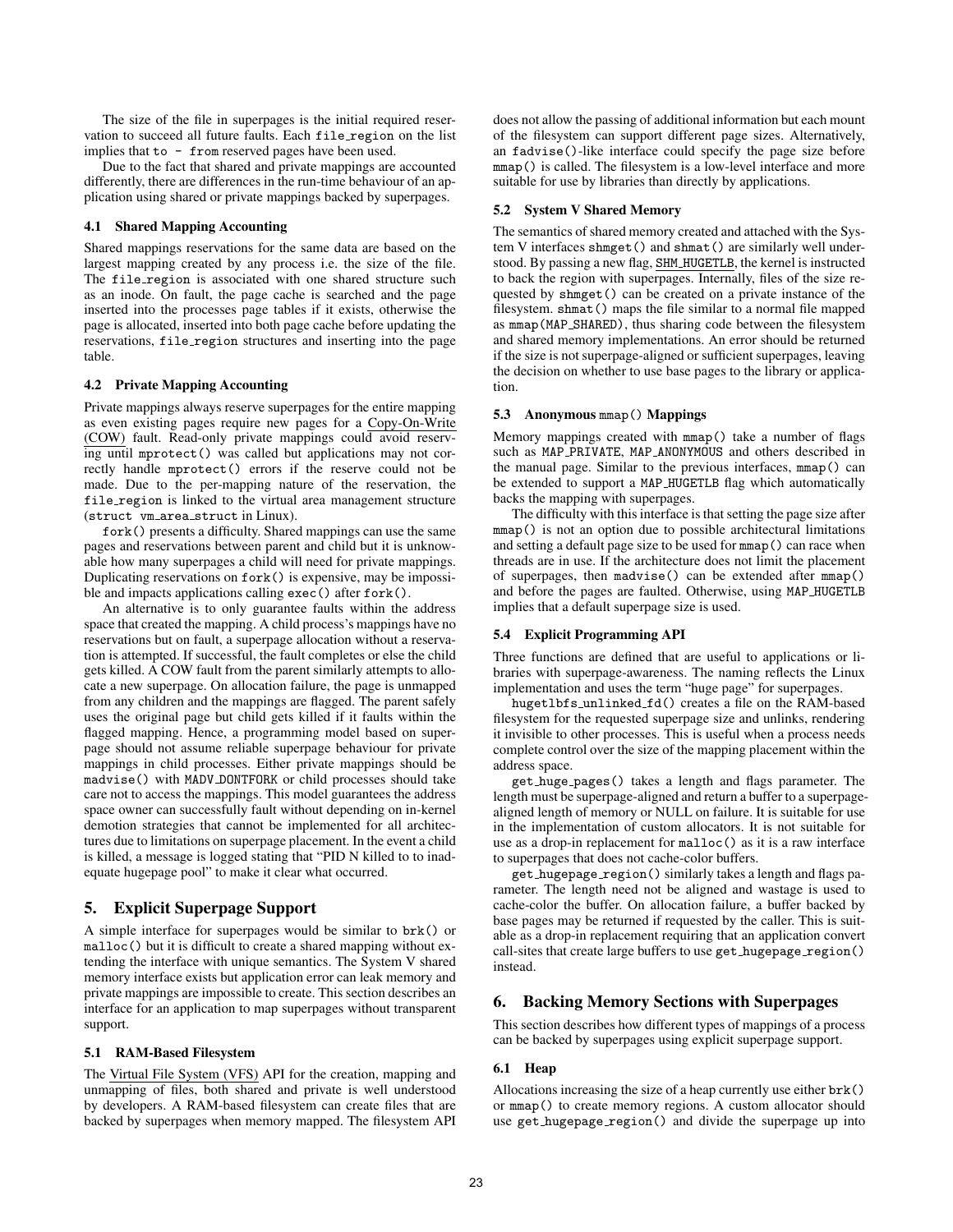buffers as appropriate. This requires source modification which may be undesirable but it is a relatively straight-forward exercise.

If the allocator provide hooks for applications to create more heap then get huge pages() can be used by pre-loading and registering the hook before the application starts. GNU libc uses sbrk() for small allocations and mmap() for blocks larger than MMAP THRESHOLD which is 128kB by default. A morecore hook allows registry of a custom function that allocate more heap.

# 6.2 Mapping Text/Data/BSS

The effectiveness of backing data section with superpages depends on the compiler and the application. If the data section contains preinitialised data, then backing it with superpages will be effective. If the data section is zeros but stored on disk, then the copy will be effective. If it uses malloc() with a hook, then it can be backed similar to the heap. Otherwise, the loader must be modified.

Text and data are mapped with different permissions and the protection granularity depends on the page size. Applications should be relinked with the sections superpage-aligned which requires a suitable linker tool chain. Otherwise, architectural limitations determine if sections can be partially backed by superpages.

On mmap() of a section, the kernel can check the page cache. If the data exists but is stored in an unaligned base page, then the data should be copied to a superpage and the existing page cache entry replaced so that only one copy exists. If a superpage cannot be allocated, then the base pages are used. As the checks are made before the insertion in the process page tables, architectural limitations with address translation are avoided. Alternatively the loader can use get\_hugepage\_region() or similar to allocate a suitably large region, copy the data from disk and remap it to a suitable place. It is implementation-specific as to whether text is shared between processes or not.

#### 6.3 Stack

The stack area of memory has similar requirements to brk() but is not as easily handled with hooks like malloc() or copied and remapped like text and data sections. The maximum stack size is unknown at application start time making it inherently unreliable to back with superpages without a demotion strategy. Consequently, explicit superpage support requires the stack be a fixed size.

#### 7. Evaluation

Explicit superpage support as described in this paper has been implemented over the course of a number of kernel releases. This evaluation was based on Linux Kernel 2.6.31, downloaded from http://www.kernel.org and configured using the distribution's kernel configuration file. libhugetlbfs 2.7 was used to transparently access superpages without application modification. The distribution used was Debian GNU/Linux Lenny current as of October 2009. This distribution is freely available for independent verification and is commonly used as a server operating system. The compiler used was gcc 4.3.2.

Performance results are based on test-runs without profiling as it can distort results due to increased interrupt handling from the PMU and the profiling daemon gathering data. Profile information was gathered during a separate using OProfile<sup>2</sup>. Due to limitations of the PMU, DTLB and cache misses data were collected during separate runs. In all cases, the relative performance of base pages and superpages matched so data collected during profiling should be indicative of what happened during no-profile runs.

During the base page runs, no superpages were used. During the superpage runs, the maximum number of superpages that was possible to use were allocated. Depending on the workload, this varied

from negligible amounts to almost the size of physical memory. As the underlying implementation does not support the paging of superpages, there are no eviction rates to report but to make the comparison fair, it was confirmed that there was no meaningful paging activity while the tests were running with base pages.

The two machines were chosen based on the parts or models being readily available and are described in Table 1. Each workload was first run with base pages, then with superpages. They were rerun with profiling before moving onto the next workload. All superpages were released for each base page run and reallocated for superpage runs. All tests ran without rebooting without any failures to allocate superpages.

#### 7.1 STREAM (Memory Throughput)

STREAM [MCCALPIN07] is a synthetic memory bandwidth benchmark that measures the performance of four long vector operations: Copy, Scale, Add and Triad. It can be used to calculate the number of floating point operations performed during the benchmark to estimate the cost of the "average" memory access. Simplistically, more bandwidth is better.

The C version of the benchmark was selected and used three statically allocated arrays for calculations. Modified versions of the benchmark using malloc() and get hugepage\_region() were found to have similar performance characteristics.

The benchmark has two parameters: N, the size of the array and OFFSET, the number of elements padding the end of the array. A range of values for N were used to generate workloads between 128K and 2GB. For each size of N chosen, the benchmark was run 10 times and an average taken. The benchmark is sensitive to cache placement and optimal layout varies between architectures as noted on the benchmark author's homepage. Where the standard deviation of 10 iterations exceeded 5% of the throughput, OFFSET was increased to add one cache-line of padding between the arrays and the benchmark for that value of N reran. High standard deviation were only observed when the total working set was around the size of the L1, L2 or all caches combined.

The benchmark avoids data re-use, be it in registers or in the cache. Hence, benefits from superpages would be due to fewer faults, a slight reduction in TLB misses as fewer TLB entries are needed for the working set and an increase in available cache as less translation information needs to be stored.

To use superpages, the benchmark was first compiled with the libhugetlbfs ld wrapper to align the text and data sections to a superpage boundary [LIBHTLB09]. It was then loaded with hugectl −−text −−data −−no-preload.

Figure 1 shows the comparison for the different STREAM operations when using base pages and superpages. On the test machines, there were massive reductions in DTLB misses. In the case of PPC64, it is reported as a 100% reduction but due to limitations to OProfile, TLB misses were not reduced to zero but there were so few that OProfile did not sample a miss.

X86-64 gained 3.5% in the Add operation but was offset by a 3.31% regression in the Triad operation. Again, DTLB misses were significantly reduced and the time spent servicing misses was reduced from 1.84% to close to 0%. Cache misses were also reduced overall. The differences may again be potentially explained by cache coloring with Triad suffering significant conflicts.

On STREAM, data is not often re-used so increased cache capacity does not necessarily help STREAM unless the data is pre-fetched and cache conflicts are not an issue. As cache misses were not significantly reduced on X86-64, it implies that data was not being accurately pre-fetched or there were significant cache conflicts. Further investigation showed that there were 60 times more cache misses than TLB misses implying that cache conflicts

<sup>2</sup> http://oprofile.sourceforge.net/news/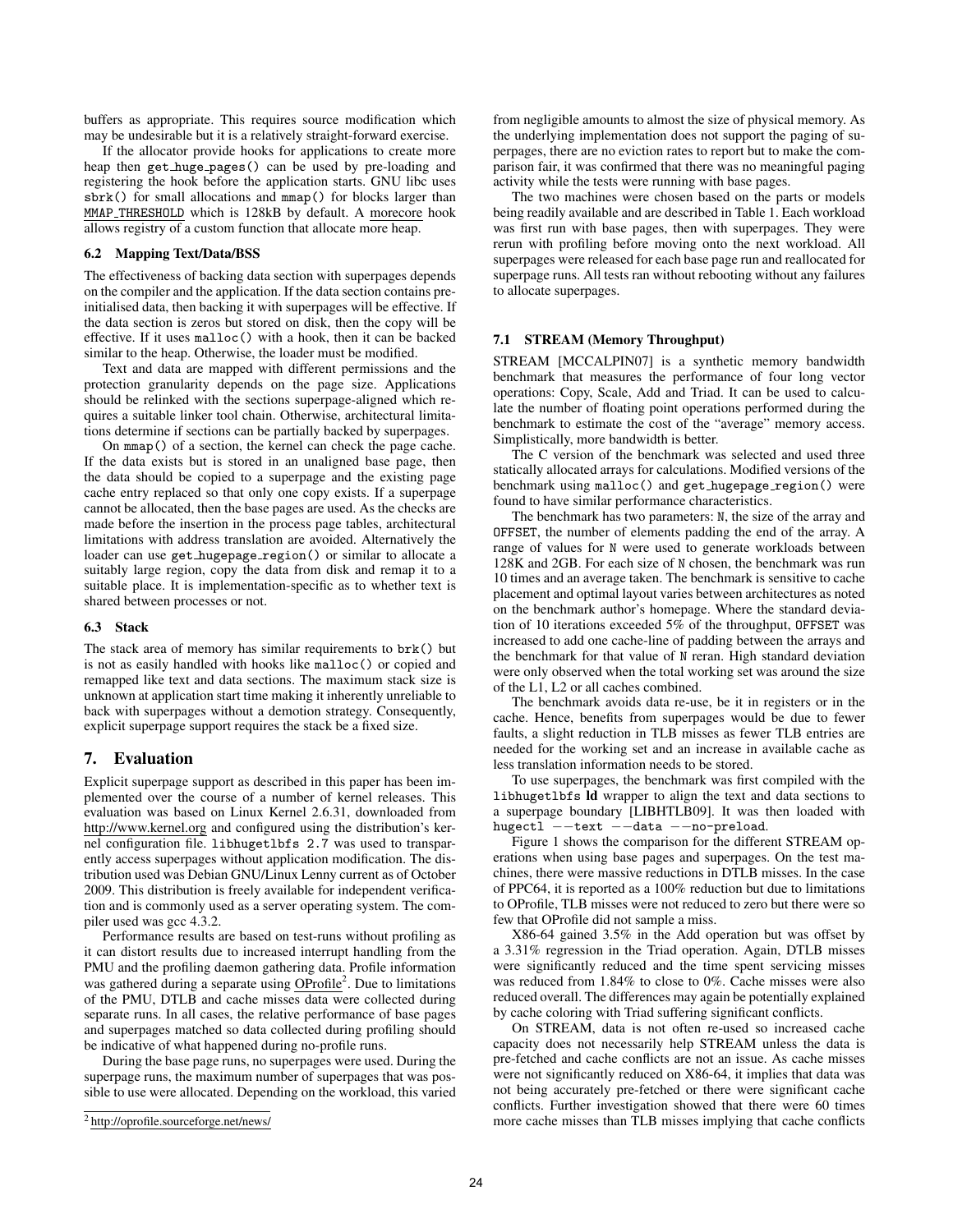| CPU                       | AMD Phenom $(\overline{R})$ 9950 Quad-Core | <b>CPU</b>                | PPC970MP, altivec supported        |
|---------------------------|--------------------------------------------|---------------------------|------------------------------------|
| <b>CPU Frequency</b>      | $1.3$ GHz                                  | <b>CPU Frequency</b>      | $2.5$ GHz                          |
| # Physical CPUs           | $1(4 \text{ cores})$                       | # Physical CPUs           | 2 x dual core (4 cores in all)     |
| L1 Cache                  | 64K Data, 64K Instruction per core         | L1 Cache                  | 32K Data, 64K Instruction per core |
| L <sub>2</sub> Cache      | 512K Unified per core                      | <b>L2 Cache</b>           | 1024K Unified per core             |
| L3 Cache                  | 2048K Unified Shared per chip              | L3 Cache                  | N/a                                |
| <b>Main Memory</b>        | 8 GB                                       | <b>Main Memory</b>        | 10GB                               |
| Mainboard                 | Gigabyte GA-MA78GM-S2H                     | Mainboard                 | Specific to the machine model      |
| <b>Superpage Size</b>     | 2MB (1GB available but unused)             | <b>Superpage Size</b>     | 16MB                               |
| <b>Est. TLB Miss Cost</b> | 51 cycles                                  | <b>Est. TLB Miss Cost</b> | 563 cycles                         |
| <b>Machine Model</b>      | Custom built                               | <b>Machine Model</b>      | <b>Terrasoft YDL Powerstation</b>  |
| X86-64                    |                                            | PPC <sub>64</sub>         |                                    |

Table 1. Machine Configurations Used For Evaluation

were a greater problem than TLB misses for this workload in the chosen configuration.

In contrast, PPC64 has a very high TLB miss cost and the reduction in misses resulted in large performance gains of between 11.27% for the Copy operation to 16.57% for Triad. Further, an estimated 18.23% of time was spent servicing TLB misses for the STREAM benchmark. As cache misses only occurred 3-4 times more than TLB misses, it made TLB misses a more dominant factor than the other test machines. Cache misses were also significantly reduced, possibly helped by the fact that the arrays were rarely aligned to a superpage boundary.

The results show that TLB misses are not always a significant bottleneck for workloads with poor cache locality. In the situation where data structures are aligned to a superpage size, superpages can in fact impair performance due to increased cache conflicts depending on the CPU implementation. For the STREAM benchmark in particular, there is a potential for between 1.8% and 5% of performance to be gained by using superpages on X86-64 machines but care should be taken in future tests to avoid aligning arrays to the superpage size. In the PPC64 case, significant performance increases can be achieved with superpages due to the high cost of a TLB miss.

# 7.2 SysBench (Database Workload)

OnLine Transaction Processing (OLTP) is a general class of workload where clients perform a sequence of operations whose end result must appear to be an indivisible operation. TPC-C<sup>3</sup> is considered an industry standard for the evaluation of OLTP but requires significant capital investment and is extremely complex to setup. Sysbench<sup>4</sup> is a system performance benchmark comprising file IO, scheduler, memory allocation, threading and OLTP benchmarks. The setup requirements are less complicated and supports database back-ends for MySQL, Postgres and Oracle. Postgres<sup>5</sup> was used for this experiment on the grounds that it uses a shared memory segment similar to Oracle making it a meaningful comparison with a commercial database server. Both Sysbench 0.4.8 and Postgres 8.3.4 were built from source.

Postgres was configured to use a 756MB shared buffer, an effective cache of 150MB, a maximum of 6\*CPUs were allowed to connect and the "update process title" turned off. Options that checkout, fsync, log or synchronise were turned off to avoid interference from IO. pg\_ctl was invoked with hugectl  $--$ shm pg\_ctl when backing the shared memory segments superpages.

The system was configured to allow the postgres user to use superpages with shmget() (hugetlb shm group). Postgres uses System V shared memory but it has no superpage awareness. To transparently use superpages, pg\_ctl was invoked with hugectl −−shm pg ctl to automatically back shared memory with superpages.

The Sysbench client did not use superpages as it would be expected that a database administrator has limited control of the clients. The table size was 10 million rows, read-only to avoid IO and the test type was "complex" described making each operation by the client a database transaction. Tests were run varying the number of clients accessing the database from one to four times the number of CPU cores in the system, a total of 16 clients for both systems.

Figure 2 shows the comparison of the number of transactions per second when using base pages and superpages. Overall, X86- 64 shows a 2.81% improvement and 4.57% on PPC64 with reliable reductions in TLB, although not massive reductions on X86-64. Broadly speaking, the performance gains were close to predicted maximums of 2.3% for X86-64 and 3.63% for PPC64. Superpages performed slightly better than predicted due to the slight reduction in cache misses and remaining differences can be accounted for by small performance differences in performance when profiling. The difference between predictions and reality are so slight that there is a high degree of confidence that all potential performance improvements due to superpages are being achieved.

Anecdotal evidence in private communication with performance analysts presume that database workloads benefit from superpages by between 2% and 7% and these results would appear to correlate.

# 7.3 SPECcpu 2006 v1.1 (Computational)

SpecCPU 2006  $v1.1<sup>6</sup>$  is a standardised CPU-intensive benchmark used in evaluations for HPC that also stresses the memory subsystem. A −−reportable run was made comprising "test", "train" and three "ref" sets of input data. Three sets of runs compare base pages, superpages backing just the heap and superpages backing text, data and the heap. Only base tuning was used with no special compile options other than what was required to compile the tests. The benchmark suite classifies the run as "not publishable" on the grounds it did not recognise the -O2 -m64 compiler switches but this is not considered significant.

Figure 3 shows the comparison of the time taken to complete the Integer portion of the benchmark when using base pages and superpages.

The difficulty in analysing the performance of this benchmark was that profiling introduced an unusually large amount of overhead in comparison to other benchmarks in this study. In comparison to other workloads, the number of PMU events recorded was

<sup>&</sup>lt;sup>3</sup> http://www.tpc.org/tpcc/

<sup>4</sup> http://sysbench.sourceforge.net/

<sup>5</sup> http://www.postgresql.org/

<sup>6</sup> http://www.spec.org/cpu2006/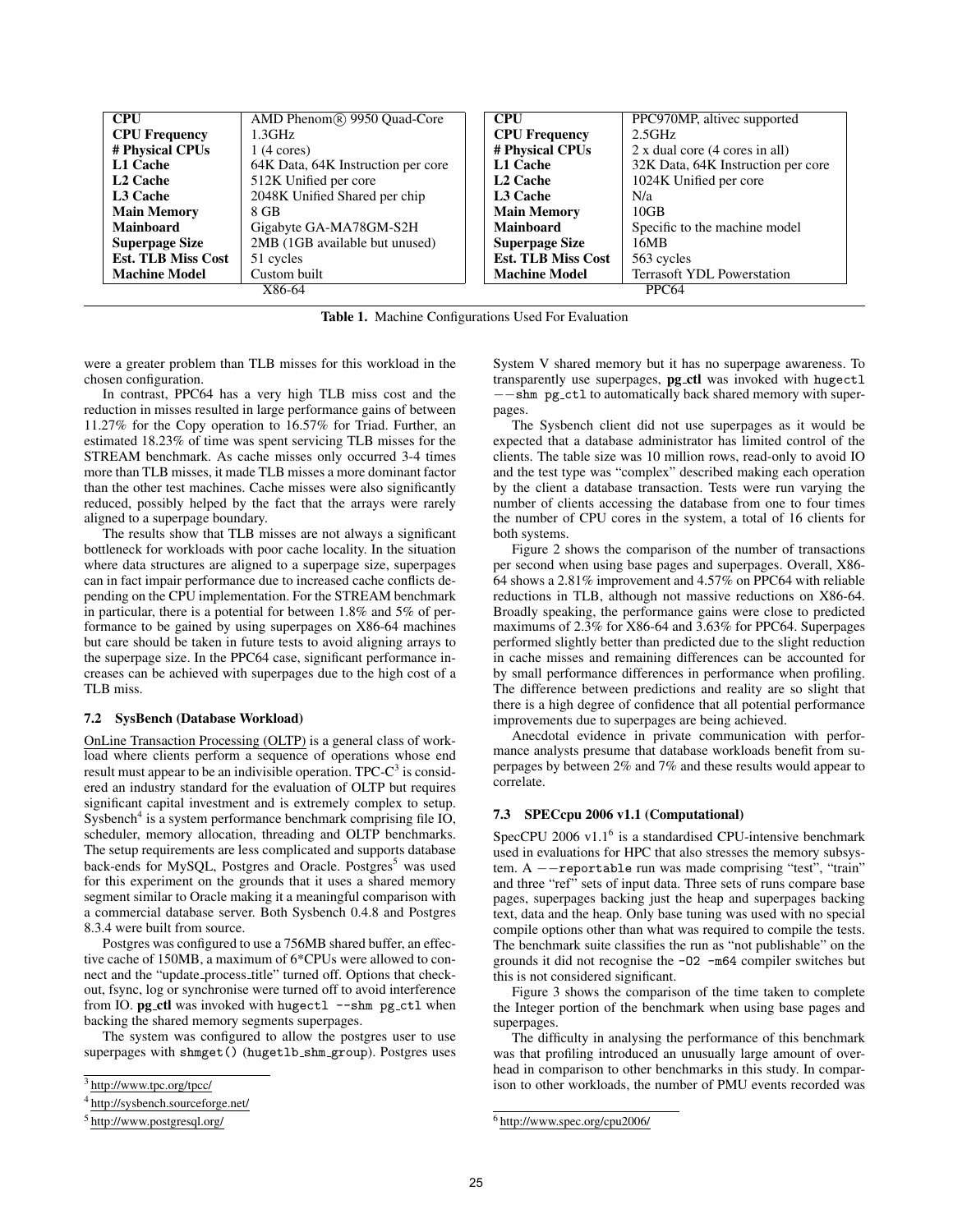

Figure 1. STREAM Comparison with Superpages



Figure 2. Sysbench Comparison with Superpages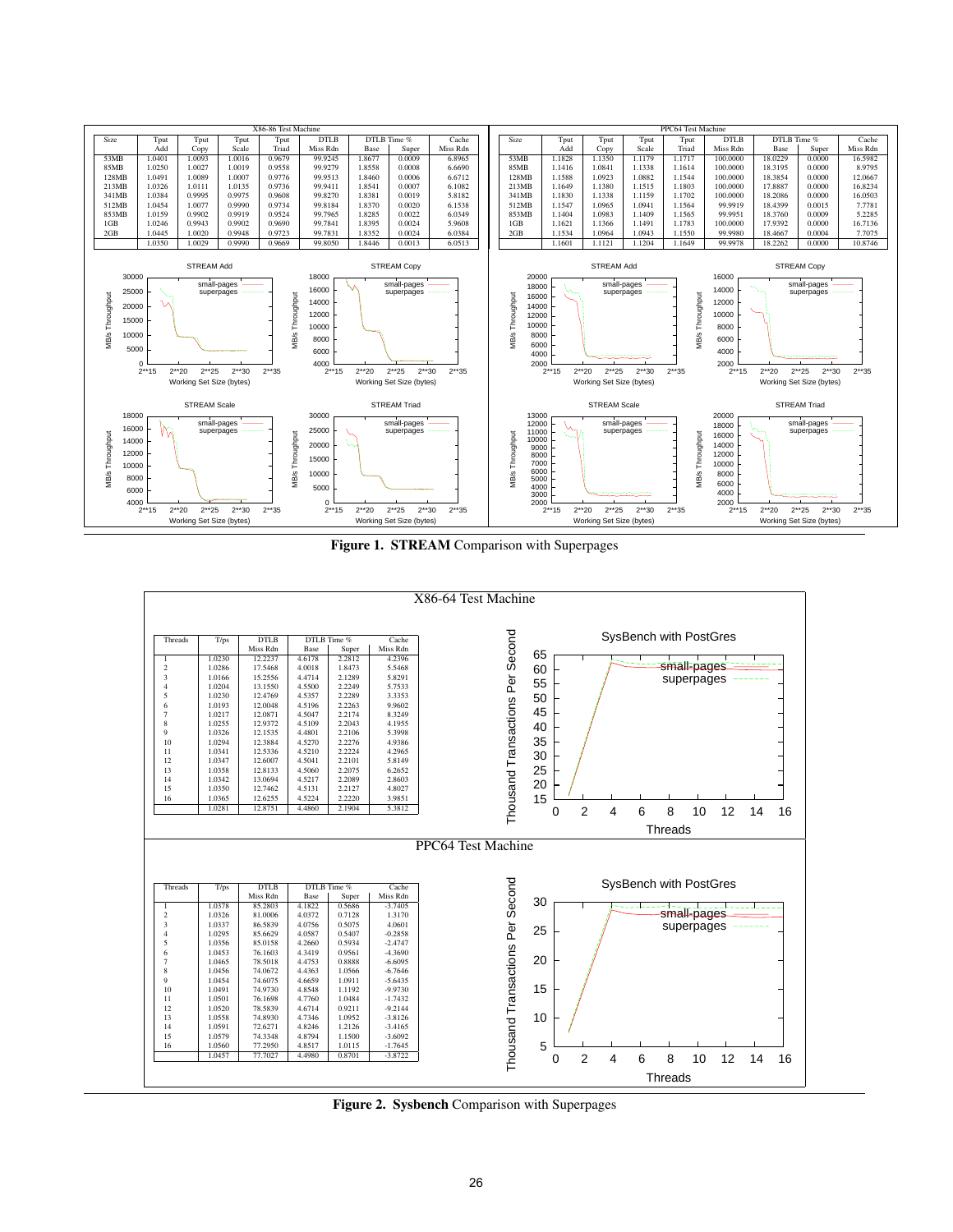far higher making the overhead of interrupts was correspondingly higher and a greater amount of CPU time was dedicated to the profiler than on other benchmarks. Unfortunately, reducing the granularity impaired the accuracy of the TLB measurements and could not be otherwise worked around on the available hardware. In all case where the actual performance exceeded the predicted performance, the difference was found in the profiling overhead.

X86-64 showed negligible difference in the number of TLB misses due to the erratic nature of the reference pattern for many of the tests. However, as the cost of a superpage TLB miss is often lower on that architecture due to the different number of pagetable levels, there can still be a performance gain in many cases. PPC64 in some cases reduced the number of TLB misses due to taking advantage of a larger superpage size but they were in the minority.

Despite the difficulties in the exact analysis of the reason for the performance gain, X86-64 gained 10.40% and PPC64 gained 15.14%.

Figure 4 shows the comparison of the time taken to complete the Floating Point portion of the benchmark when using base pages and superpages.

On X86-64 there was a negligible difference in the number of TLB misses reduced and gains were due to a lower cost of a superpage TLB miss. Similarly, the profiling overhead was unavoidable and made an accurate analysis of the TLB behaviour problematic but where actual performance gains differed from expected gains, a significant portion of the difference was accounted for by the profiling overhead. Overall, X86-64 gained 5.19% and PPC64 gained 8.20%.

#### 7.4 SPECjvm 2008 (Java)

Java is used in an increasing number of scenarios, including real time systems and it dominates in the execution of business-logic related applications. Particularly within application servers, the Java Virtual Machine (JVM) uses large quantities of virtual address space that can benefit from being backed by superpages. SpecJVM  $2008<sup>7</sup>$  is a benchmark suite for Java Runtime Environments (JRE). According to the documentation, the intention is to reflect the performance of the processor and memory system with a low dependence on file or network I/O. Crucially for HPC, it includes SCI-Mark<sup>8</sup> which is a Java benchmark for scientific and numerical computing.

The 64-bit versions of IBM Java Standard Edition Version 6 SP 3 were used for both X86-64 and PPC64. Installation on PPC64 required libstc++-5 from outside of the distribution as the distribution uses libstc++-6 and the backwards compatibility library was 32-bit only. The JVM was configured to use a maximum of 756MB for a heap. Unlike the other benchmarks, the JVM is superpageaware and uses superpage-backed shared memory segments when -Xlp is specified to the JVM. Superpages were allocated in a static pool as required by the JVM. As tuning parameters were used, the −−peak parameter was specified as required by the run rules.

Figure 5 shows the comparison of the number of transactions per second when using base pages and superpages. Overall, X86-64 shows a 7.57% performance improvement with 4.54% on PPC64 with reliable reductions in TLB misses. There are a wide range of results in the test categories with scimarklarge suffering despite a prediction that tests would gain by between 2% and 21.2% on the three machines. An examination of the sub-tests that make up the scimarklarge benchmark showed significantly different TLB behaviour and performance benefits with a mix of gains and losses complicating a general analysis from the context of superpages. In general, the differences in the sub-tests account for the apparent difference between predicted and actual performance.

The disparity of the results show that superpages can help JVM workloads but by how much or little depends on the exact workload being executed within the JVM. As enabling superpages on JVMs is generally so trivial, the best recommendation is to test the workload with and without superpages measuring both absolute performance and profiling CPU and TLB miss counts.

# 8. Conclusions

This paper noted that transparent superpage support did not take architectural limitations into account and overly simplified cost functions. Explicit support is usable by 99.6% of the architectures making up the Top 500 supercomputer list, was implemented for the operating system running on 87.8% of them and does not necessarily require application modification. Evaluation was performed on two significantly different machines.

Average performance improvements due to explicit superpage use were very roughly in the range of 2% to 10% on X86-64 and 4% to 15% on PPC64 running a variety of workloads without imposing additional overhead on applications using exclusively base pages. PPC64 typically benefited to a greater degree than X86-64 which can be mostly accounted for by two facts. The first is that the cost of a TLB miss on the target machine was very high - 563 cycles versus 51 cycles for a miss on the X86-64 based machine. The second is that the larger superpage size on PPC64 as well as the larger number of TLB entries meant that the TLB reach was increased by a far greater degree on PPC64 than on X86-64.

It was not reported in the figures but superpage use reduced the number of page faults incurred by the system by a factor related to the difference in size between base and superpages. The significance of this is mitigated by the fact that the workloads faulted the bulk of their data early in the process lifetime and did not page heavily. I/O rates are affected during application start-up as superpages are being allocated but as this principally affected application initialisation, it was not found to have made any meaningful performance difference to the target workload.

The performance improvements are less dramatic than predicted in early literature but those estimations were based on software TLB miss handlers and in-order processors. The returns have diminished due to faster hardware pagetable walkers and speculative address translation. However, bottlenecks still exist and superpages can reduce TLB miss rates as well as cache miss rates due to less translation information being stored. This may be of particular importance to virtualised workloads where translation an address in a guest is significantly more expensive than native translation.

Explicit superpage provides an important tool for predictably mitigating the cost of address translation on a variety of platforms. It establishes a performance baseline for continued research on transparent superpage page and should have comparable performance to specialised OS kernels that enable superpage usage on a per-application basis.

# Acknowledgments

The design and implementation of superpages support in Linux has a long history and would not have reached its current state without the sterling work of the Linux community, particularly Andy Whitcroft, William Irwin, Adam Litke, David Gibson, Nishanth Aravamudan, Peter Zijlstra, Kenneth Chen, Hugh Dickins, Nick Piggin, Steve Fox, Jon Tollefson, Andi Kleen and Eric Munson. Parts of the material presented in this work are supported by the Defense Advanced Research Projects Agency under its Agreement No. HR0011-07-9-0002.

<sup>7</sup> http://www.specbench.org/jvm2008/

<sup>8</sup> http://math.nist.gov/scimark2/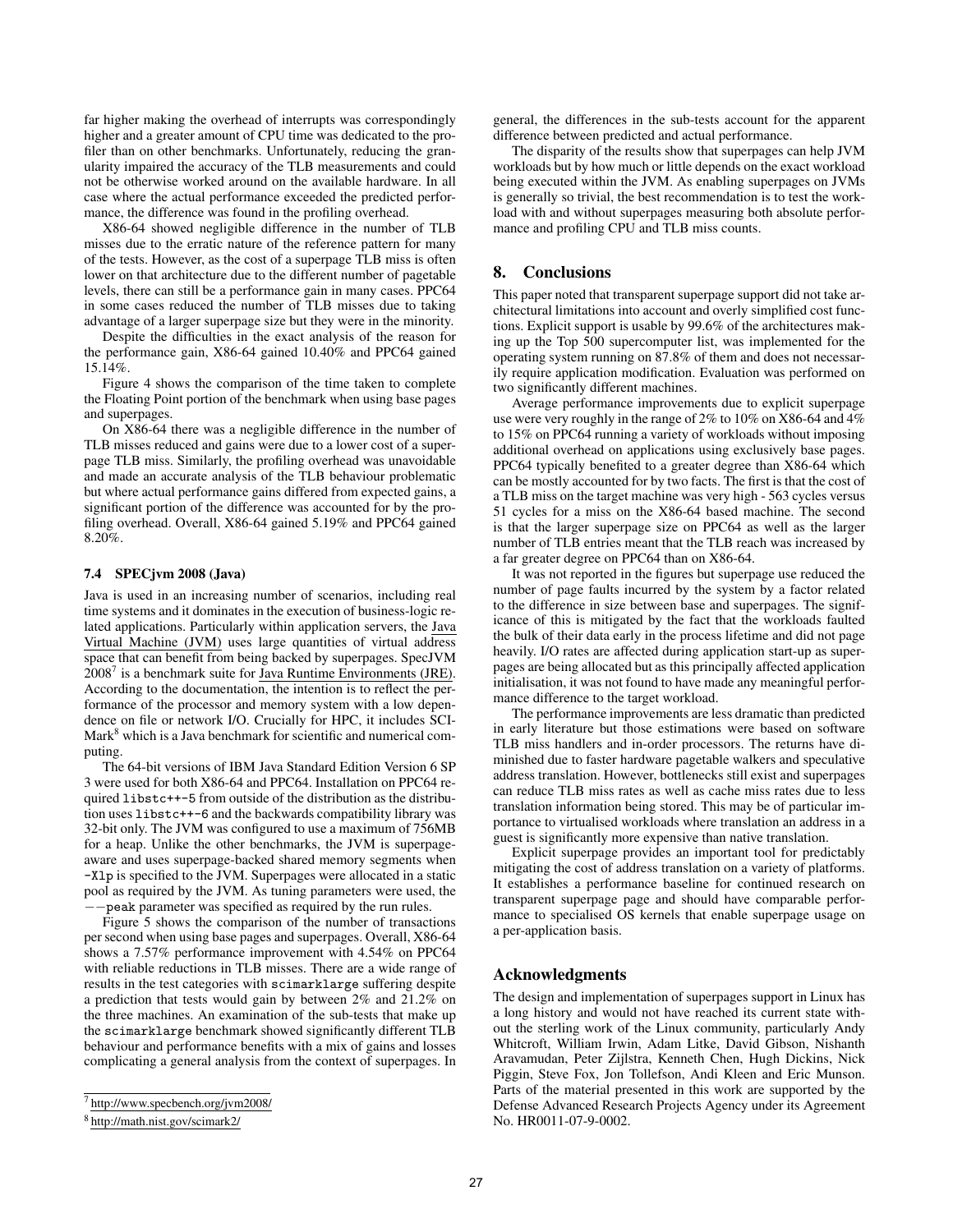

Figure 3. SPECcpu Integer Comparison with Superpages



Figure 4. SPECcpu Floating Point Comparison with Superpages